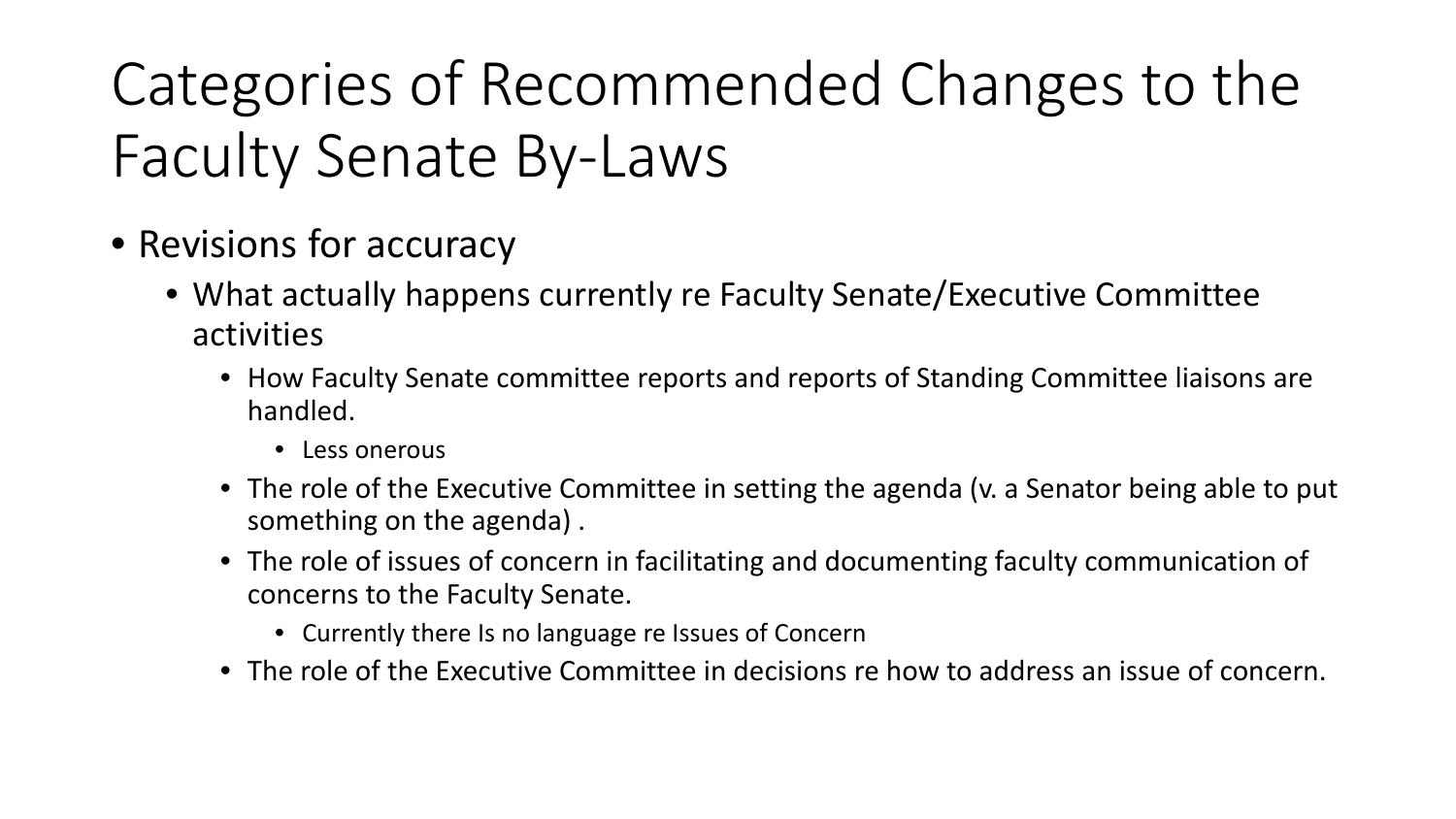## • Re-organization

- E.g., moving sections in Article 2 on the Agenda that are not about the agenda to more appropriate sections
	- Sections on the role of the Executive Committee and committee report moved to the Article on committees, etc.
- Adding a new Article specific to Issues of Concern as the primary means of facilitating and documenting faculty communication of concerns to the Faculty Senate.
- Revisions for clarity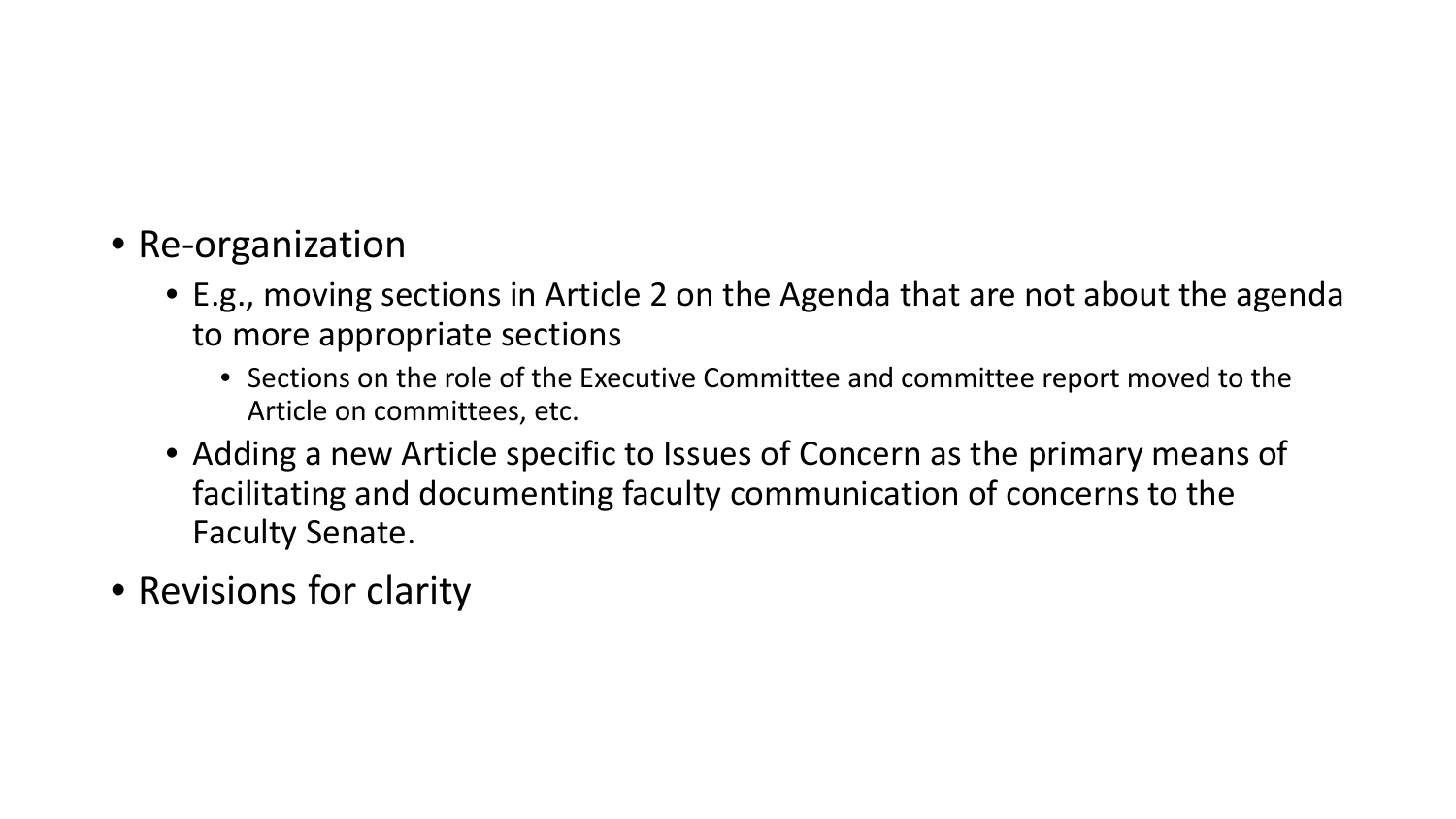## Substantive changes

- Addition of a new statement in the Mission:
	- *Representative – The Faculty Senate may address an issue of concern presented to them by a member of the faculty.*
- *Formalization of Issues of Concern as the primary means of facilitating* and documenting faculty communication of concerns to the Faculty Senate.
- Change to who can serve as Chair-elect/Chair of the Faculty:
	- *Individuals with an administrative appointment are not eligible to serve as or be a candidate for Chair-Elect.*